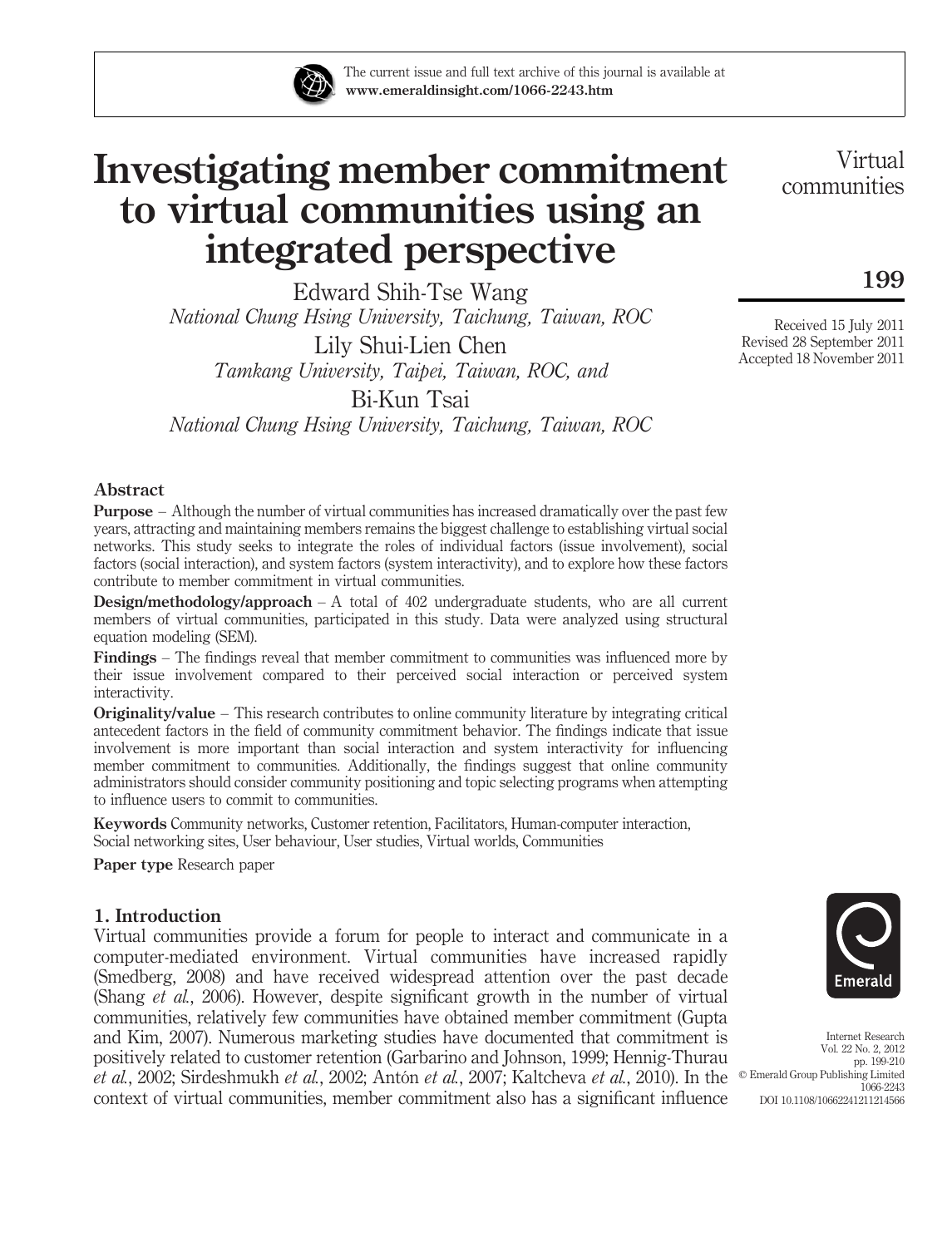on voluntary behavior (Kim et al., 2004), and the success of virtual communities (Wiertz and de Ruyter, 2007). Thus, the primary goal of online communities may be to persuade members to remain with and commit to the community.

Therefore, researchers are interested in understanding how to maintain community numbers. For example, previous studies examined the determinants of online community user participation from a social influence perspective. The results revealed that both social identity and group norms have significant effects on user participation (Zhou, 2011). Conversely, Lin (2007) examined the determinants of virtual community sustainability from a system perspective. The findings indicated that perceived usefulness and perceived ease of use determine the sustainability of virtual communities. Overall, research suggests that social factors and system characteristics influence an individual's intention to remain in a virtual community (Chen, 2007).

Involvement theory suggests that some people have more specific requirements than others (Phang et al., 2010), and that consumer involvement can be attributed to individual characteristics (Phang et al., 2010). Although involvement seems to be a critical factor in predicting individual attitudes and behavior (Ha and Lennon, 2010), the effects of issue involvement on commitment in the context of virtual communities have not been empirically tested. Understanding the effects of consumer characteristics on commitment is vital when designing a positioning program.

In addition, although the impact of social factors and system characteristics on an individual's intent to remain have been studied (for example, Chen, 2007), few studies integrated member characteristics into the framework as antecedent variables of member commitment. Thus, this study integrates the roles of individual factors (issue involvement), social factors (social interactivity), and system factors (system interactivity), and explores how these factors affect member commitment to online communities. The primary advantage of this framework is the consolidation of individual, social, and system factors as predictor variables, which can facilitate a greater understanding of how virtual community member commitment is formed.

#### 2. Literature review and hypotheses development

A virtual community is a community that exists in computer-supported virtual space. They are an important method of social interaction in today's world (Jaeger and Xie, 2009). According to Steuer's communication model (1992), communication occurs not only between the sender and the receiver, but also between the user and the mediated environment with which they interact. Thus, online community interaction can be viewed from two conceptual angles. First, it can be considered social interaction, namely, community members communicate with other members through the online community platform. Second, the human-computer interaction of online communities can be considered from a technology interface perspective. Thus, virtual communities can focus on creating functional benefits that improve system interactivity from a technology perspective. By contrast, social interactions are more important from an interpersonal relationship perspective. In the e-commerce environment, both computer-mediated interpersonal interactions and human-computer interactions contribute to relationship quality (Sun, 2010). Previous studies have also suggested that social factors (sociability and social usefulness) and system factors (usability, information quality, and system quality) can be used to identify characteristics that influence the success of virtual communities (Preece, 2001; Lin, 2008).

INTR 22,2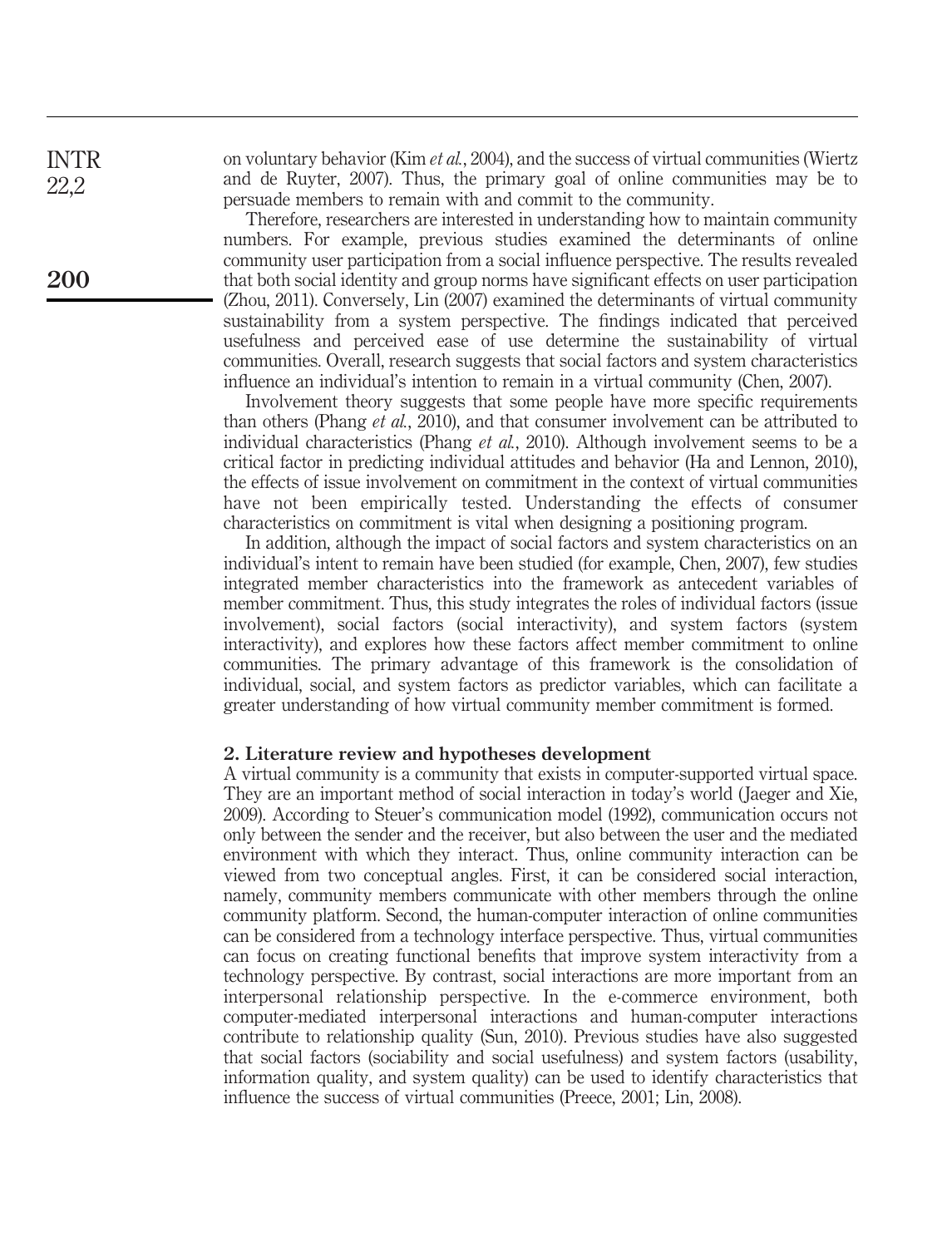Apart from social factors or system factors, virtual communities are self-selecting interactive groups of individuals, who are linked by common interests or goals (Pentina et al., 2008). If an issue discussed in an online community is perceived as important, members are motivated to participate in this community. Thus, individual-related factors, such as each member's level of issue involvement, may influence the levels of online community participation, and the extent of member commitment. Based on these findings, this study suggests that the drivers of member commitment to virtual communities can be categorized into three groups: issue involvement, social interaction, and system interactivity.

## 2.1 The impact of the degree of issue involvement on member commitment

Member commitment refers to the bond between members and a virtual community. In this study, member commitment is defined as the member's belief that their ongoing relationship with the virtual community is important. This encourages them to remain attached to the community, and warrants them devoting maximum effort to this relationship. Virtual communities provide popular social environments where individuals interact by exchanging information, ideas, and advice regarding common interests (Chan and Li, 2010). Issue involvement relates to individuals' inherent requirements, interests, and values relating to a particular subject. Different people may have inherently different levels of involvement in a particular issue (Shang et al., 2006). Similar to product involvement, issue involvement can be considered an enduring type of involvement. Motivation theory assumes that individuals join groups to facilitate their achievement of personal objectives (McCarthy, 2002). Previous studies suggested that the primary purpose and ultimate motivation for member participation in an online community is to search for information, and that members are motivated to search for information by their involvement in a particular issue (Shang et al., 2006). Thus, individuals with greater involvement have higher motivation to invest effort in searching for additional information (Phang *et al.*, 2010). Because some topics discussed in virtual communities have greater relevance, interest, value, and importance to members, members may feel a deeper sense of belonging to this community, and thus care more about sustaining their relationship with the community. Recent management literature has reported that job involvement is among the most effective tools for enhancing employee commitment (Khan et al., 2011). Other researchers have also suggested that involvement results in commitment, and that a highly involved consumer tends to commit more to their choice (Shang *et al.*, 2006). Thus, we propose the first hypothesis:

H1. Member's issue involvement has a positive influence on member commitment to virtual communities.

## 2.2 The impact of perceived social interaction on member commitment

In this study, perceived social interaction refers to member perception of the degree of interaction, communication, and familiarity with other members of the community. According to social capital theory, social interactions evolved to explain social relationships that are developed over time (Grabski et al., 2011). The Internet has altered the way people interact; cyberspace has become a forum for social interaction. Lea *et al.* (2006) employed the social network concepts and design principles of virtual communities to promote and structure the social interactions among users of virtual

Virtual communities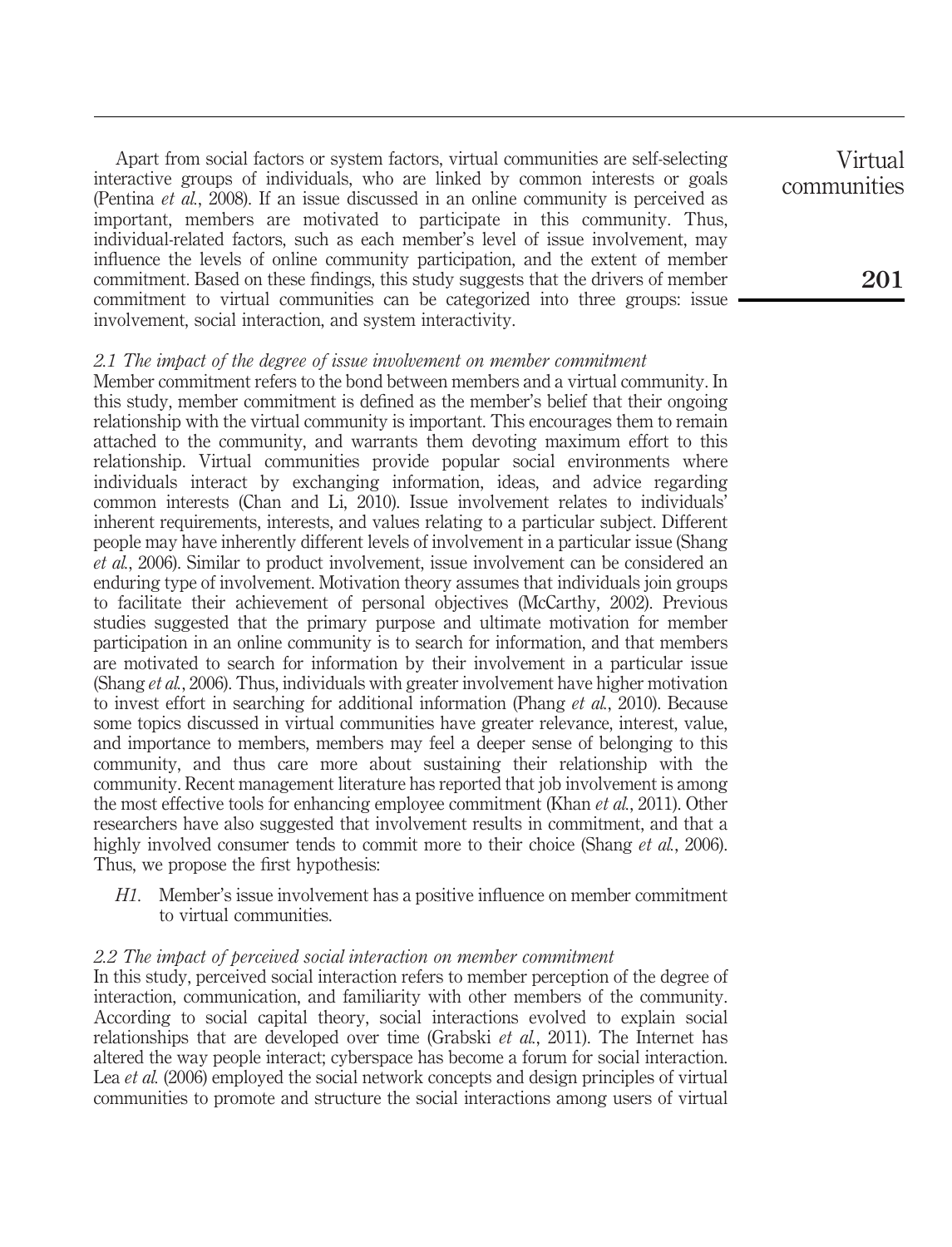communities. The popularity of social interaction on the Internet is increasing, and members have an extremely high tendency to share their opinions and comments with other members of virtual communities (Kimiloglu, 2004). Virtual communities offer the potential to foster member-to-member interaction, and to develop conversations among members within the community (Szmigin *et al.*, 2005). Therefore, few would dispute the notion that social interaction is critical for the evolution and building of close interpersonal relationships (Berger, 2005). Previous studies have suggested that interactions over a specific duration may lead to online community commitment (Chu and Chan, 2009), and that encouraging interpersonal interaction increases this commitment (Gupta and Kim, 2007). Research has also suggested that, based on a strong psychological attachment, members' active participation increases their commitment to a virtual community (Ku, 2011). Doney et al. (2007) found that social interactions had a positive influence on commitment to a relationship. Thus, we propose our second hypothesis:

H<sub>2</sub>. Perceived social interaction has a positive influence on member commitment to virtual communities.

## 2.3 The impact of perceived system interactivity on relationship commitment

System interactivity refers to users' interaction with technology. Perceived system interactivity refers to the perceived interaction between a web site and a user of that site in a computer-mediated communication environment (Hoffman and Novak, 1996; Merrilees and Fry, 2003). System interactivity focuses on the ability of the community site's technology to provide feedback to the member. Valuable technology attributes of online communities are ease of use, intuitiveness, and effectiveness, which can promptly feedback to the user. Generally, the value users place on e-commerce systems is influenced by system quality (Osei-Bryson et al., 2008), which typically includes the ease of use, intuitiveness, flexibility, and response time of an information system (Petter *et al.*, 2008). A previous study further suggested that system quality affects relationship quality, which subsequently has a significant impact on customer commitment (Sun, 2010). Thus, this study reasonably assumes that a positive perception held by members regarding a virtual community site's ease of use and ability to perform expected activities contributes to their commitment to that virtual community. Based on these arguments, we propose the following hypothesis:

H3. Perceived system interactivity has a positive influence on member commitment to virtual communities.

## 3. Method

Participants were undergraduate students from four universities in Taiwan. Survey data were collected during class time at these universities. Undergraduate students were selected as the sample for this study because they are already familiar with virtual community services. According to a recent survey conducted by Taiwan Network Information Center (TWNIC), 85.68 per cent of Internet users aged 20 to 24 are virtual community users (TWNIC, 2011). Because the research context (virtual communities) is relevant to undergraduate students, using them as the study sample is appropriate. Students who were members of virtual communities were asked to voluntarily participate while in their classes. They were questioned regarding their

INTR 22,2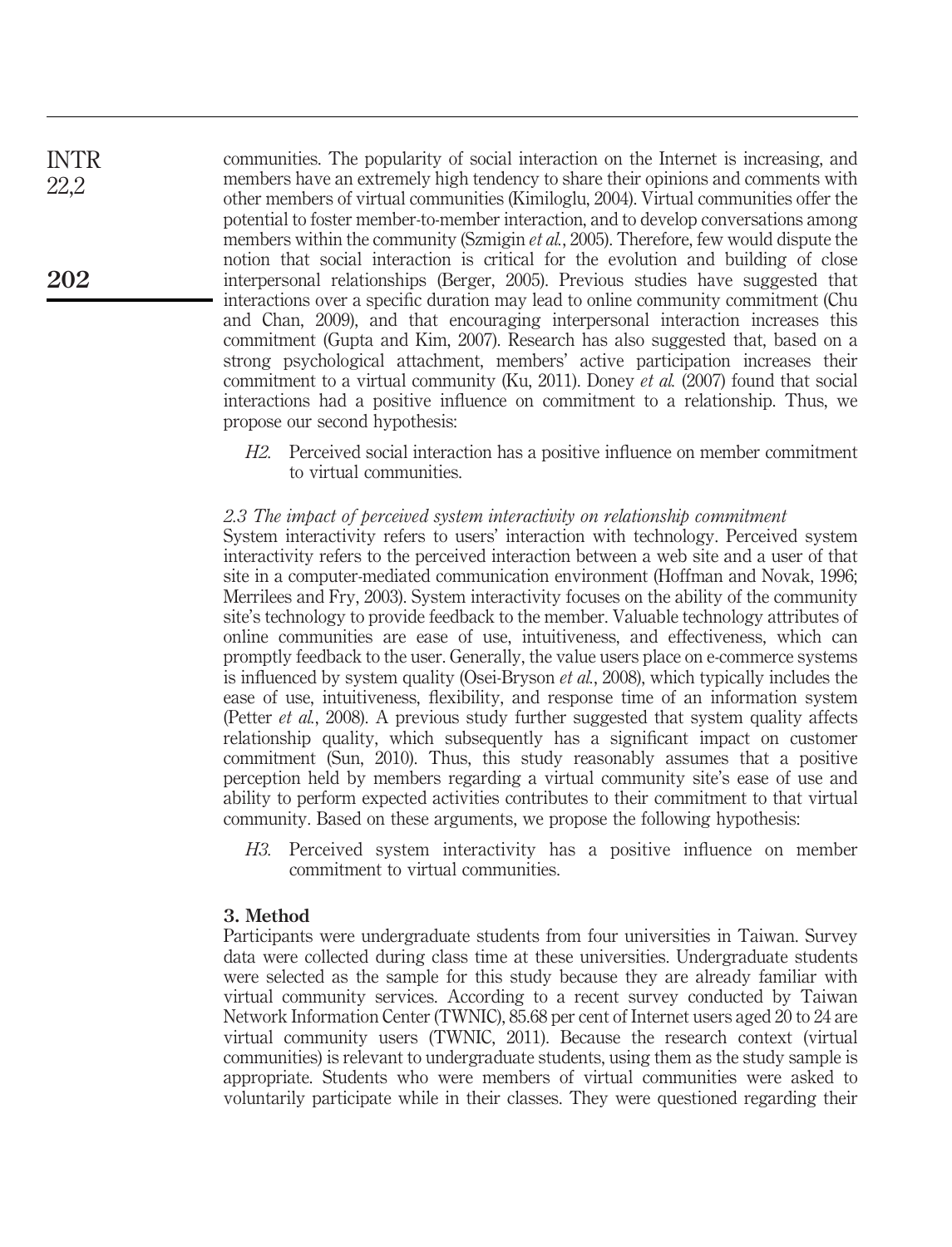perception of the virtual community of which they were a member. The survey objective and the importance of their cooperation was emphasized. A two-page survey questionnaire was provided to all voluntary participants. The questionnaire instructed students to consider their "currently most visited online community," and to use scales to report their perceptions of that virtual community. Among the 658 undergraduate students, 408 voluntarily participated in this study, achieving a response rate of 62%. Six of the returned questionnaires had at least one unanswered question; therefore, they were eliminated from the sample. This resulted in a final sample of 400, which comprised an equal number of male and female participants. This study used Box's M statistics to test the homogeneity of the covariance matrices of the four data sets. The results indicate that the respondent questionnaires were the same for the four universities ( $p = 0.09 > 0.05$ ). Therefore, the four data sets were aggregated for further analysis.

## 3.1 Measures

The questionnaire comprised four major constructs: perceived issue involvement, perceived social interaction, perceived system interactivity, and member commitment. All constructs were measured using multi-item scales that had been validated in previous research. Certain items were modified to represent the research context. Perceived issue involvement was measured using ten items, which were modified from the measure developed by Zaichkowsky (1994). The four items regarding perceived social interaction used in this study were adopted from the measure developed by Chiu et al. (2006). Perceived system interactivity was measured using three items developed by Peng et al. (2004). Member commitment was measured using four items developed by Garbarino and Johnson (1999). All items were measured using a seven-point Likert scale, which ranged from 1 "strongly disagree" to 7 "strongly agree."

## 4. Data analysis and results

Data analysis involved two main phases. First, whether the measurement items possessed appropriate properties to represent their respective constructs was tested through confirmatory factor analysis (CFA) using LISREL 8.7. This study employed the chi-squared test, comparative fit index (CFI), incremental fit index (IFI), goodness-of-fit index (GFI), and root mean square error of approximation (RMSEA) to evaluate the model fit. Reliability of the scale items was tested using composite reliability (CR) and average variance extracted (AVE), as suggested in literature (de Matos et al., 2007). Next, to test the hypotheses, we performed structural equation modeling (SEM), examining the effects of issue involvement, social interactivity, and system interactivity on member commitment.

## 4.1 Measurement accuracy analysis

Table I shows the descriptive statistics of the research constructs measures, including their individual mean values, standard deviations, and correlations among measures.

Results of the measurement model analysis indicated that the model fits the data well, with  $\chi^2$ /df (651.1/183) = 3.56, CFI = 0.97, GFI = 0.87, NFI = 0.96, and RMSEA = 0.08. The chi-squared to degrees-of-freedom ratio ( $\chi^2/df$ ) ranged between 1.0 and 5.0, the CFI and NFI both exceeded 0.90, and the RMSEA value ranged between 0.05 and 0.08, all indicating a good model fit to the data (Hair  $et$   $al$ , 1998).

Virtual communities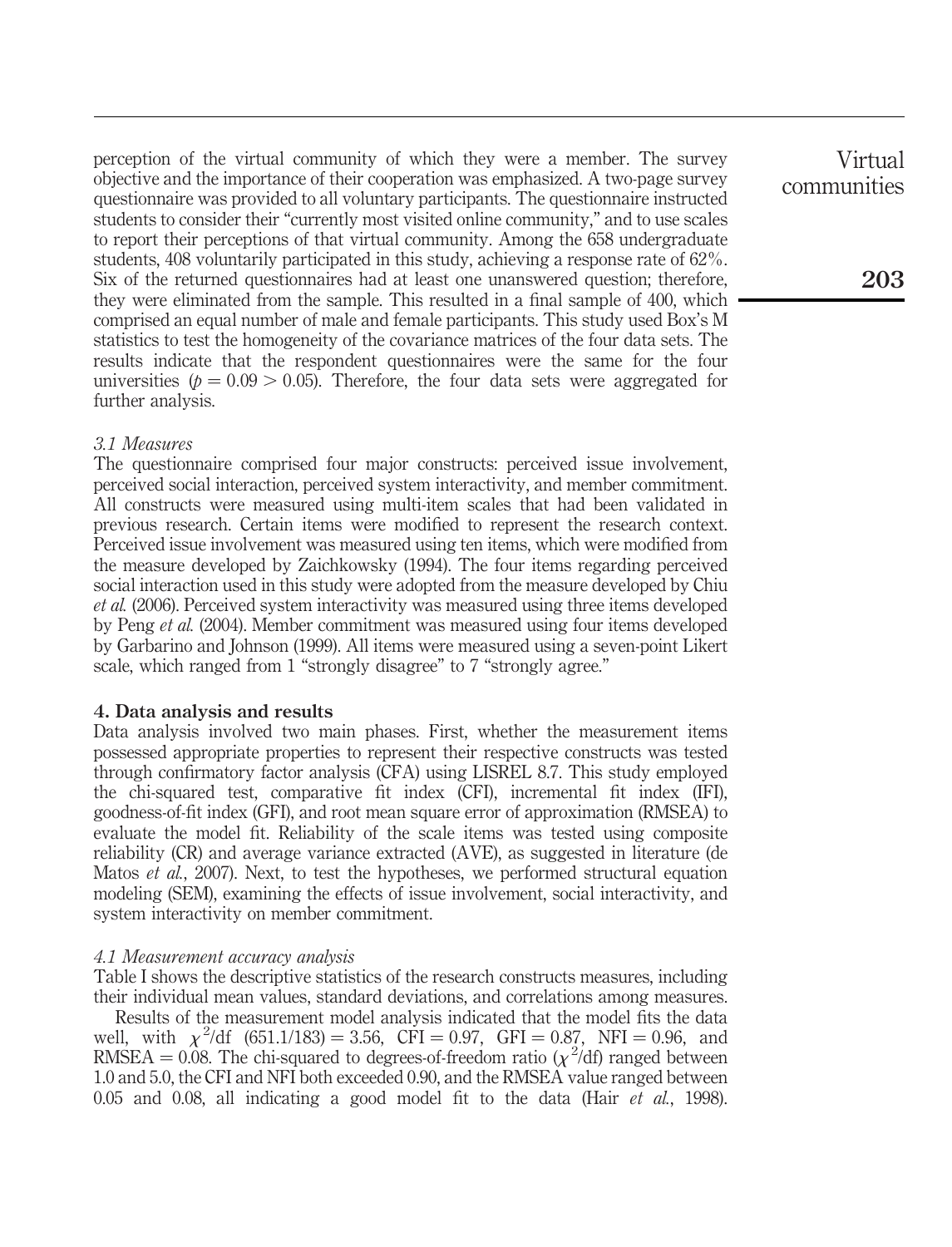Subsequently, the reliability of the items was tested. CR and AVE values were the two indices used to assess the reliability; their thresholds were set at 0.7 and 0.5, respectively (Komiak and Benbasat, 2006). In this study, the CR scores for every construct, which ranged from 0.75 to 0.94, were all significantly above 0.70, the suggested benchmark for acceptable reliability. The AVE scores for every construct ranged from 0.51 to 0.69, which satisfies the requirement. All the values were above the required level (see Table II), which indicates that the measurement items have high reliability. AVE can also be used to evaluate discriminant validity. To satisfy the requirements for discriminant validity, the square root of AVE for each construct must be greater than the value of each construct. Table II shows that the average variance extracted for each latent factor exceeds the respective squared correlation between the factors, demonstrating discriminant validity.

## 4.2 Results of predicted effect and hypotheses tests

Indices of the predicted model were within accepted thresholds. As shown in Figure 1, the GFI (at 0.97), RMSEA (at 0.08), CFI (at 0.97), IFI at (0.97), NFI at (0.96), and the  $\chi^2$  to degrees-of-freedom ratio at 3.55, were all within the accepted thresholds suggested in literature (Hair *et al.*, 1998). The hypothesis coefficients are also shown in Figure 1. Perceived issue involvement  $(\gamma 11 = 0.55, \rho < 0.001)$  and social interaction  $(\gamma 21 = 0.25, \rho < 0.001)$  had a significant influence on relationship commitment. Thus, H1 and H2 are supported. However, the impact of system interactivity on member commitment to an online community is not significant, with  $\gamma 31 = 0.07, \nu > 0.05$ . Thus, H3 is not supported.

Stepwise multiple regression analysis was also conducted to assess the differential effects of dependent variables on independent variables (Atuahene-Gima, 1993; Williams et al., 2008; Kim et al., 2008). The stepwise procedure yielded three models, as shown in Table III. The first model incorporated only issue involvement, which explained approximately 40 per cent of quality-measure variance. The second model incorporated social interactivity, which increased the quality-measure variance to approximately 47 per cent. However, when we incorporated system interactivity into the third model, the quality-measure variance increased minimally. The results reveal that perceived issue involvement is the most influential factor in member commitment models.

## 5. Conclusion

We propose that commitment is derived from a combination of individual, social, and system factors. The findings of this study reveal that individual factors (member's issue involvement) and social factors (perceived social interactivity) contribute significantly to member commitment to an online community. This study finds that

|                                                        | Research constructs                                                                | Mean | SD   |      |      |          | RC   |
|--------------------------------------------------------|------------------------------------------------------------------------------------|------|------|------|------|----------|------|
|                                                        | Issue involvement (II)                                                             | 4.93 | 0.91 | 1.00 |      |          |      |
|                                                        | Perceived social interactions (SI)                                                 | 4.92 | 1.12 | 0.37 | 1.00 |          |      |
| Table I.<br>Correlation between<br>research constructs | Perceived system interactivity (PI)                                                | 5.22 | 0.97 | 0.53 | 0.47 | $1.00\,$ |      |
|                                                        | Relationship commitment (RC)                                                       | 4.53 | 0.99 | 0.64 | 0.46 | 0.48     | 1.00 |
|                                                        | <b>Notes:</b> Scores: $1 -$ Strongly disagree; $4 -$ Neutral; $7 -$ Strongly agree |      |      |      |      |          |      |

INTR 22,2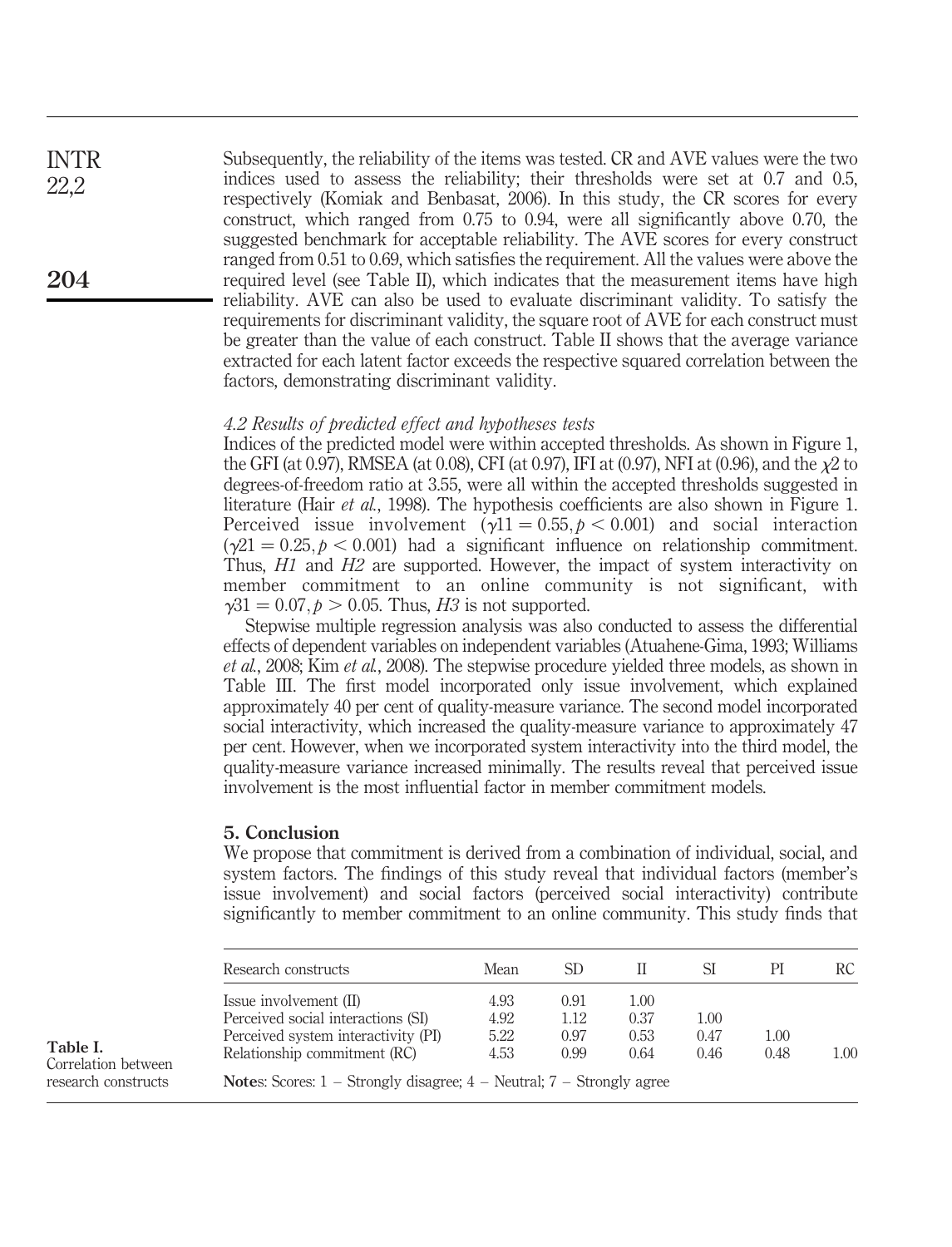|                                   |                                                                                                                                       |                   |                   | Virtual                        |
|-----------------------------------|---------------------------------------------------------------------------------------------------------------------------------------|-------------------|-------------------|--------------------------------|
| Research constructs               | Measurement items                                                                                                                     | Factor<br>loading | C.R. AVE          | communities                    |
| Issue involvement                 | The issue discussed in the online community<br>is important to me.                                                                    | 0.73              | 0.94 0.60         |                                |
|                                   | The issue discussed in the online community<br>is interesting to me.                                                                  | 0.73              |                   | 205                            |
|                                   | The issue discussed in the online community<br>is related to me.                                                                      | 0.67              |                   |                                |
|                                   | The issue discussed in the online community<br>is exciting to me.                                                                     | 0.81              |                   |                                |
|                                   | The issue discussed in the online community<br>is means a lot to me.                                                                  | 0.78              |                   |                                |
|                                   | The issue discussed in the online community<br>is appealing to me.                                                                    | 0.84              |                   |                                |
|                                   | The issue discussed in the online community<br>is fascinating to me.                                                                  | 0.83              |                   |                                |
|                                   | The issue discussed in the online community<br>is valuable to me.                                                                     | 0.77              |                   |                                |
|                                   | The issue discussed in the online community<br>is involving to me.<br>The issue discussed in the online community<br>is needed to me. | 0.80<br>0.74      |                   |                                |
| Perceived social<br>interactions  | I maintain close social relationships with<br>some members in the online community.                                                   | 0.81              | $0.87$ 0.63       |                                |
|                                   | I spend a lot of time interacting with some<br>members in the online community.                                                       | 0.73              |                   |                                |
|                                   | I know some members in the online<br>community on a personal level.                                                                   | 0.74              |                   |                                |
|                                   | I have frequent communication with some<br>members in the online community.                                                           | 0.89              |                   |                                |
| Perceived system<br>interactivity | I feel that this online community system is<br>fast.                                                                                  | 0.69              | $0.75$ $0.51$     |                                |
|                                   | I feel there are lots of things for me to<br>manipulate in this online community system.                                              | 0.64              |                   |                                |
|                                   | I feel it's easy and intuitive to interact with<br>this online community system.                                                      | 0.80              |                   |                                |
| Relationship commitment<br>(RC)   | I am proud to belong to this online community<br>I feel a sense of belonging to this online<br>community                              | 0.83<br>0.89      | $0.90 \quad 0.69$ |                                |
|                                   | I care about the long-term success of this<br>online community                                                                        | 0.80              |                   | Table II.<br>Accuracy analysis |
|                                   | I am a loyal patron of this online community.                                                                                         | 0.79              |                   | statistics                     |

users commit to a virtual community through issue involvement and social interactivity, and allocate a higher priority to issue involvement when deciding whether to commit to an online community. Although previous studies have found that community interaction influences members' community commitment more than system quality does (Jang et al., 2008), this paper provides further empirical evidence that the most important predictor of member commitment to an online community is the member's issue involvement.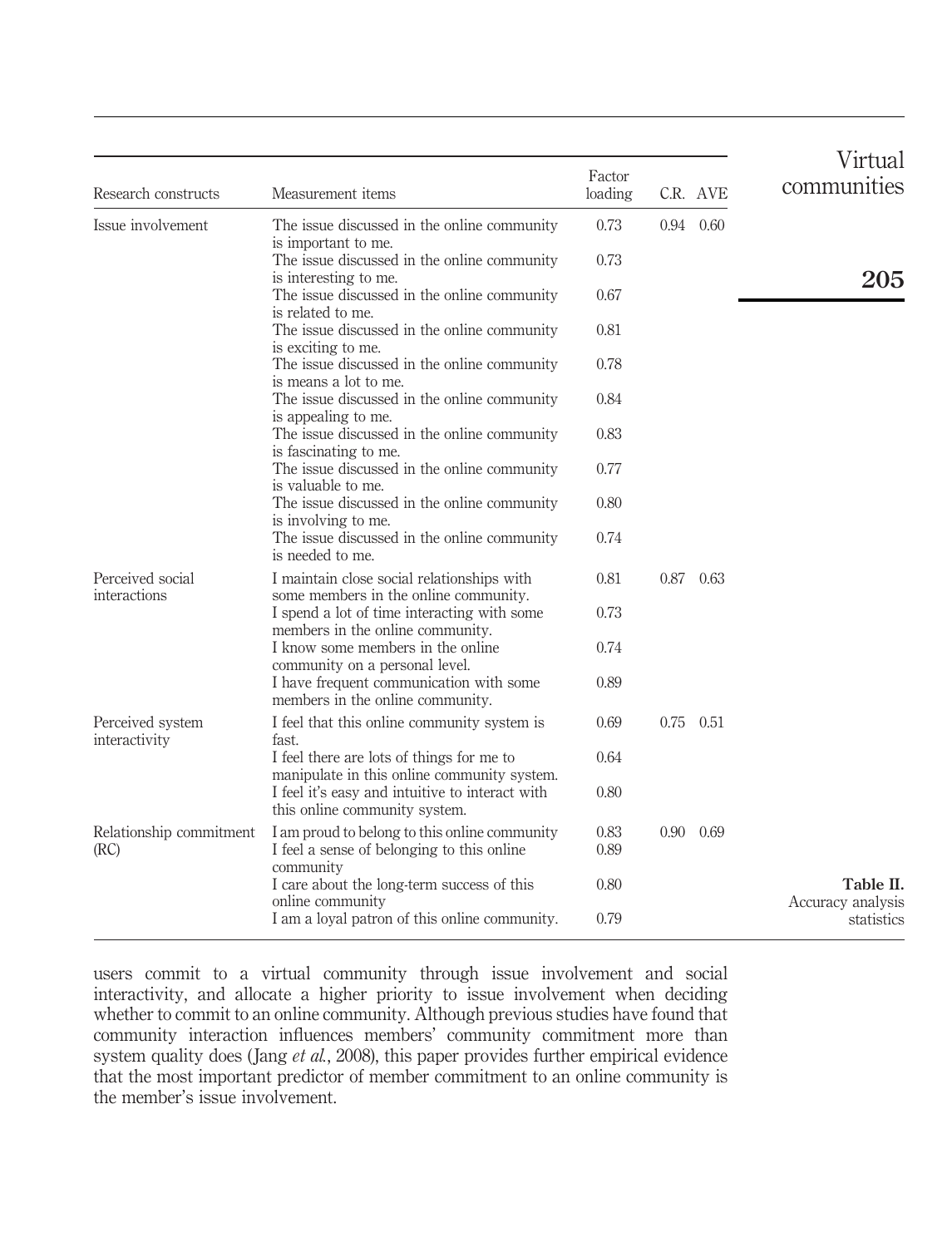

Figure 1. Research model and results

**Notes:**  $(+)$  refers to the sign of the proposed hypotheses as positive. Model Goodness-of-Fit Measures: Absolute-Fit measures:  $x^2$ : 650.53; df: 183;  $p \le 0.001$ ; GFI: 0.87; RMSEA: 0.08; Incremental-Fit measures: CFI: 0.97; NFI: 0.96; IFI: 0.97; Parsimonious-Fit measures:  $x^2/df$ : 3.55; \* $p < 0.001$ 

|                                                               | Model          |                                                                                                    | Standardized coefficients<br><b>Beta</b> | $\ddotmark$                       | Sig.                             |
|---------------------------------------------------------------|----------------|----------------------------------------------------------------------------------------------------|------------------------------------------|-----------------------------------|----------------------------------|
|                                                               |                | (Constant)<br>Issue involvement                                                                    | 0.640                                    | 5.314<br>16.678                   | 0.000<br>0.000                   |
|                                                               | $\overline{2}$ | (Constant)<br>Issue involvement<br>Perceived social interactions                                   | 0.544<br>259                             | 2.274<br>13.841<br>6.579          | 0.023<br>0.000<br>0.000          |
| Table III.<br>Results of the stepwise<br>regression of member | 3              | (Constant)<br>Issue involvement<br>Perceived social interactions<br>Perceived system interactivity | 0.497<br>0.222<br>0.115                  | 1.302<br>11.476<br>5.310<br>2.507 | 0.194<br>0.000<br>0.000<br>0.013 |
| commitment                                                    |                | <b>Note:</b> <sup>a</sup> Dependent: Relationship commitment                                       |                                          |                                   |                                  |

## 5.1 Managerial implications

With the increasing importance of virtual communities, and the growing number of communities in cyberspace, administrators must to increase their understanding of how to retain and develop member commitment. Administrators must ensure they apply appropriate effort in building relationship commitment. Based on the findings of this study, issue involvement is more important for persuading a member to commit to a virtual community compared to social interactivity and system interactivity. That is, individuals who are interested in the issues discussed by the community have a greater intent to remain with the community. Therefore, the first contribution of this study is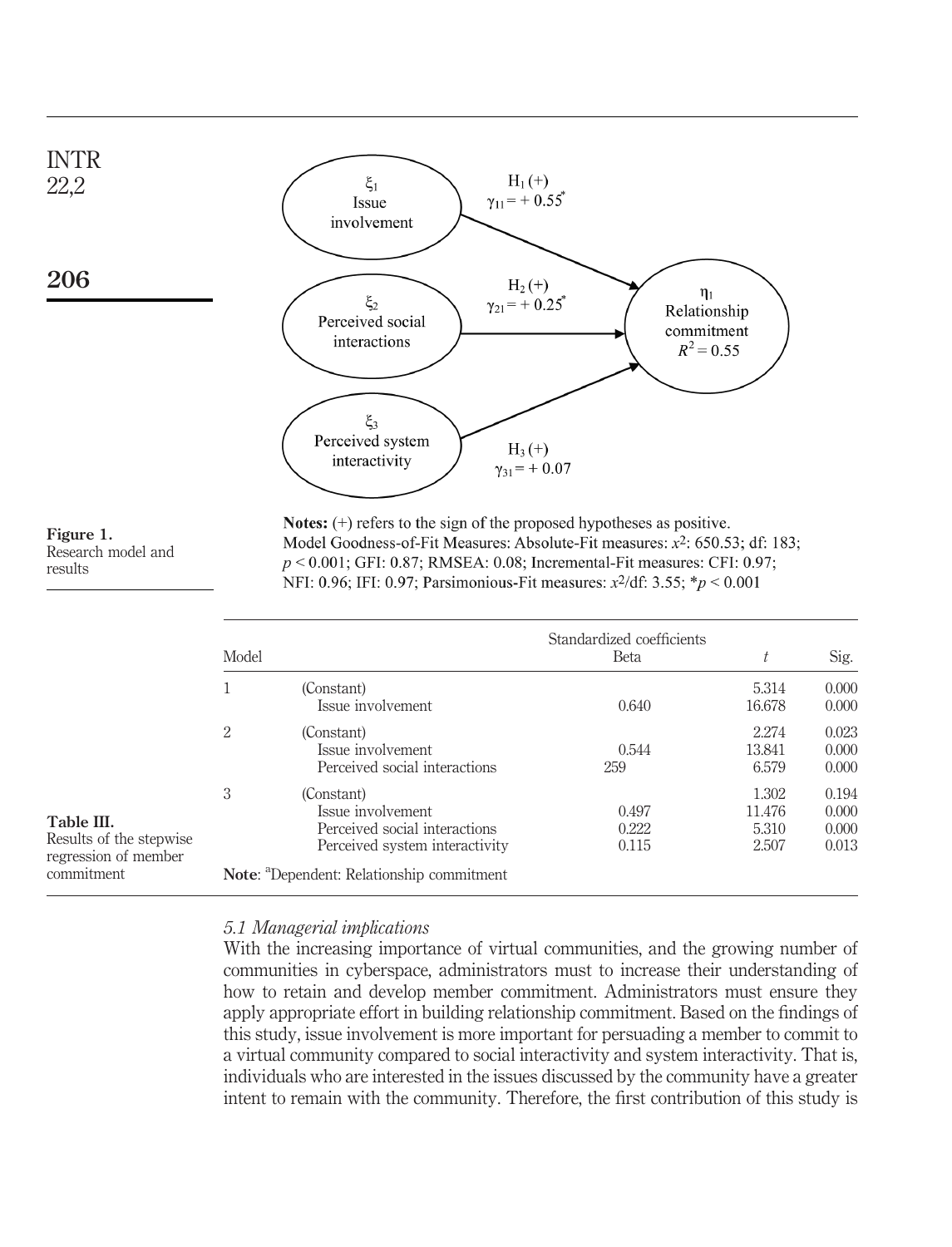the suggestion that current members' interests be used to determine application positioning, and to select discussion topics. This research suggests that online community administrators can encourage member commitment by presenting and discussing topics that interest current members of the community. By understanding the effect of issue involvement, administrators should also focus on consistency between a discussion topic and the community's position. Therefore, administrators are reminded to select interesting and important topics that relate to the community's position to develop relationship commitment among their members.

The second contribution of this study is to provide insight into improving member commitment by encouraging social interaction. The results reveal that social interaction is also a significant factor for developing commitment. Therefore, administrators should increase their encouragement of member-to-member interaction. Management literature has reported that buyer perceptions of social norms can increase buyer-to-seller interaction (Lee et al., 2009). Therefore, social pressures that motivate members to continually participate in community activities may be employed as a relationship-retaining strategy. In summary, integrating the impact of issue involvement, social interaction, and system interactivity on relationship commitment in the context of virtual communities is valuable. The findings enhance our understanding of the effects of individual, social, and system factors on developing member commitment to a virtual community.

## 5.2 Research limitations and future directions

Although the nature of this research has inevitable shortcomings, our future research suggestions compensate for these limitations. First, this study focused only on students of universities in Taiwan. Because we selected a research context relevant to students, they were used as subjects. However, studies applying these findings to the overall population should employ caution. The next step involves replicating these findings in a more general context. Second, this study examined the three categories of individual, social, and system factors that had the potential to influence user commitment. Cheung and Lee (2009) indicated that individual-related factors, such as purposive value and self-discovery, significantly impact user satisfaction, which consequently has a significant impact on member behavioral intentions toward online community environments. By exploring potential antecedent variables, such as individual-related factors, future research can provide additional insightful guidelines to help online administrators develop commitment strategies. Third, this study was based only on overall perceptions of virtual communities. Future research should identify and explore other situational factors, such as different online community characteristics (for example, commercial and non-commercial communities). Future studies must clarify this significant validation concern by selecting different community characteristics. Online community administrators strive to increase users' willingness to remain in a community. Therefore, understanding how to retain users has become a crucial topic of online consumer behavior. Additional academic research is required to enhance our understanding of the predictors of member commitment patterns.

## References

Antón, C., Camarero, C. and Carrero, M. (2007), "The mediating effect of satisfaction on consumers' switching intention", Psychology & Marketing, Vol. 24 No. 6, pp. 511-38.

Virtual communities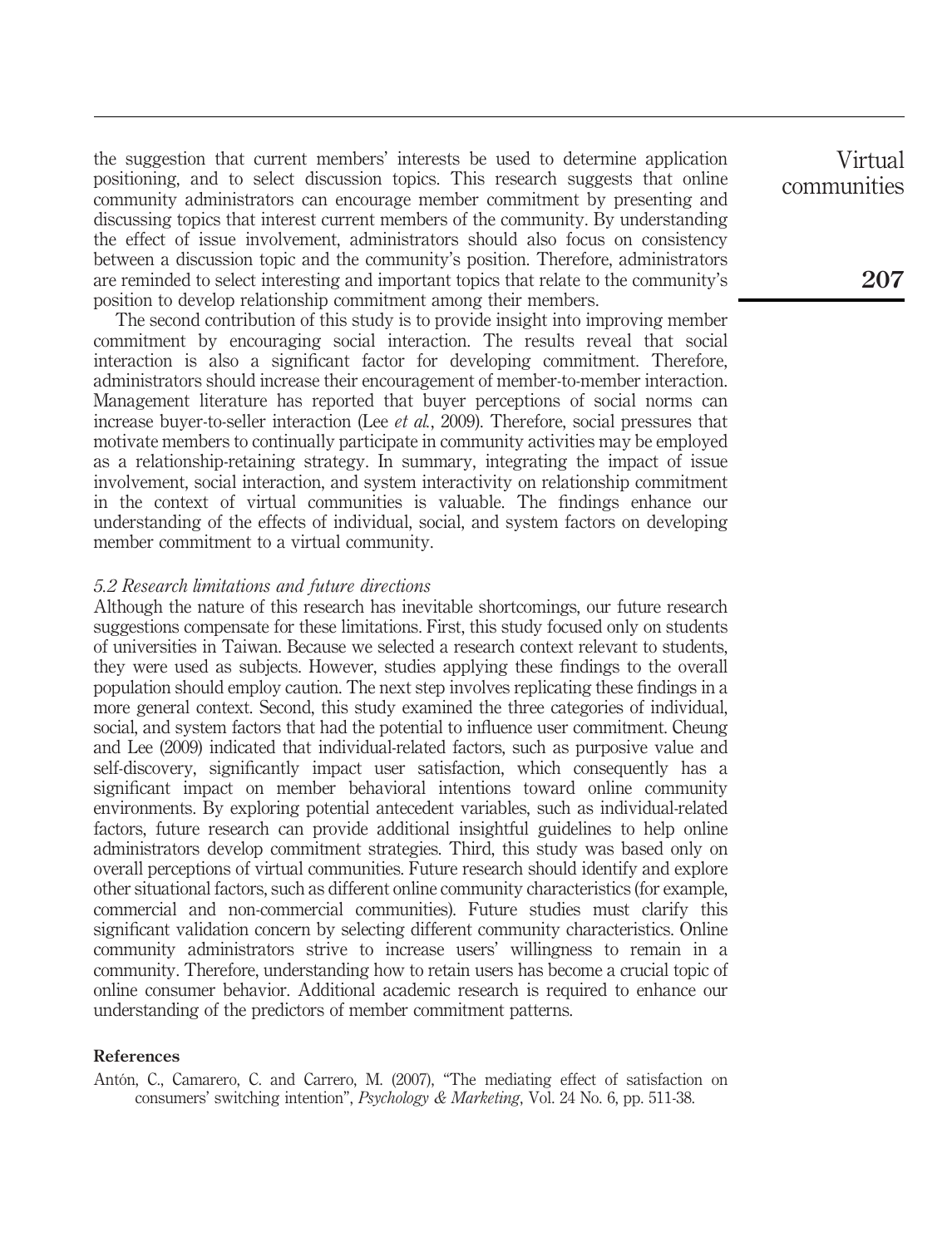| <b>INTR</b><br>22,2 | Atuahene-Gima, K. (1993), "Relative importance of firm and managerial influences on<br>international technology licensing behavior", <i>International Marketing Review</i> , Vol. 10<br>No. 2, pp. 4-21.                                        |
|---------------------|-------------------------------------------------------------------------------------------------------------------------------------------------------------------------------------------------------------------------------------------------|
|                     | Berger, C.R. (2005), "Interpersonal communication: theoretical perspectives, future prospects",<br><i>Journal of Communication, Vol.</i> 55 No. 3, pp. 415-47.                                                                                  |
| 208                 | Chan, K.W. and Li, S.Y. (2010), "Understanding consumer-to-consumer interactions in virtual<br>communities: the salience of reciprocity", Journal of Business Research, Vol. 63 Nos 9/10,<br>pp. 1033-40.                                       |
|                     | Chen, I.Y.L. (2007), "The factors influencing members' continuance intentions in professional<br>virtual communities – a longitudinal study", <i>Journal of Information Science</i> , Vol. 33 No. 4,<br>pp. 451-67.                             |
|                     | Cheung, C.M.K. and Lee, M.K.O. (2009), "Understanding the sustainability of a virtual<br>community: model development and empirical test", Journal of Information Science, Vol. 35<br>No. 3, pp. 279-98.                                        |
|                     | Chiu, C.-M., Hsu, M.-H. and Wang, T.G. (2006), "Understanding knowledge sharing in virtual<br>communities: an integration of social capital and social cognitive theories", Decision<br><i>Support Systems, Vol. 42 No. 3, pp. 1872-88.</i>     |
|                     | Chu, K.-M. and Chan, H.-C. (2009), "Community based innovation: its antecedents and its impact<br>on innovation success", <i>Internet Research</i> , Vol. 19 No. 5, pp. 496-516.                                                                |
|                     | de Matos, C.A., Rossi, C.A.V. and Ituassu, C.T. (2007), "Consumer attitudes toward counterfeits:<br>a review and extension", Journal of Consumer Marketing, Vol. 24 No. 1, pp. 36-47.                                                           |
|                     | Doney, P.M., Barry, J.M. and Abratt, R. (2007), "Trust determinants and outcomes in global B2B<br>services", European Journal of Marketing, Vol. 41 Nos 9/10, pp. 1096-116.                                                                     |
|                     | Garbarino, E. and Johnson, M.S. (1999), "The different roles of satisfaction, trust, and<br>commitment in customer relationships", <i>Journal of Marketing</i> , Vol. 63 No. 2, pp. 70-87.                                                      |
|                     | Grabski, S.V., Leech, S.A. and Schmidt, P.J. (2011), "A review of ERP research: a future agenda<br>for accounting information systems", Journal of Information Systems, Vol. 25 No. 1,<br>pp. 37-78.                                            |
|                     | Gupta, S. and Kim, H.W. (2007), "Developing the commitment to virtual community: the balanced<br>effects of cognition and affect", <i>Information Resources Management Journal</i> , Vol. 20 No. 1,<br>pp. 28-44.                               |
|                     | Ha, Y. and Lennon, S.J. (2010), "Effects of site design on consumer emotions: role of product<br>involvement", <i>Journal of Research in Interactive Marketing</i> , Vol. 4 No. 2, pp. 80-96.                                                   |
|                     | Hair, J.F., Tatham, R.E. and Black, W.C. (1998), <i>Multivariate Data Analysis</i> , Prentice Hall,<br>Englewood Cliffs, NJ.                                                                                                                    |
|                     | Hennig-Thurau, T., Gwinner, K.P. and Gremler, D.D. (2002), "Understanding relationship<br>marketing outcomes: an integration of relational benefits and relationship quality",<br><i>Journal of Service Research, Vol. 4 No. 3, pp. 230-47.</i> |
|                     | Hoffman, D. and Novak, T. (1996), "Marketing in hypermedia computer-mediated environments:<br>conceptual foundations", <i>Journal of Marketing</i> , Vol. 60 No. 3, pp. 50-68.                                                                  |
|                     | Jaeger, P.T. and Xie, B. (2009), "Developing online community accessibility guidelines for<br>persons with disabilities and older adults", Journal of Disability Policy Studies, Vol. 20 No. 1,<br>pp. 55-63.                                   |
|                     | Jang, H., Olfman, L., Ko, I., Koh, J. and Kim, K. (2008), "The influence of on-line brand community<br>characteristics on community commitment and brand loyalty", International Journal of<br>Electronic Commerce, Vol. 12 No. 3, pp. 57-80.   |
|                     |                                                                                                                                                                                                                                                 |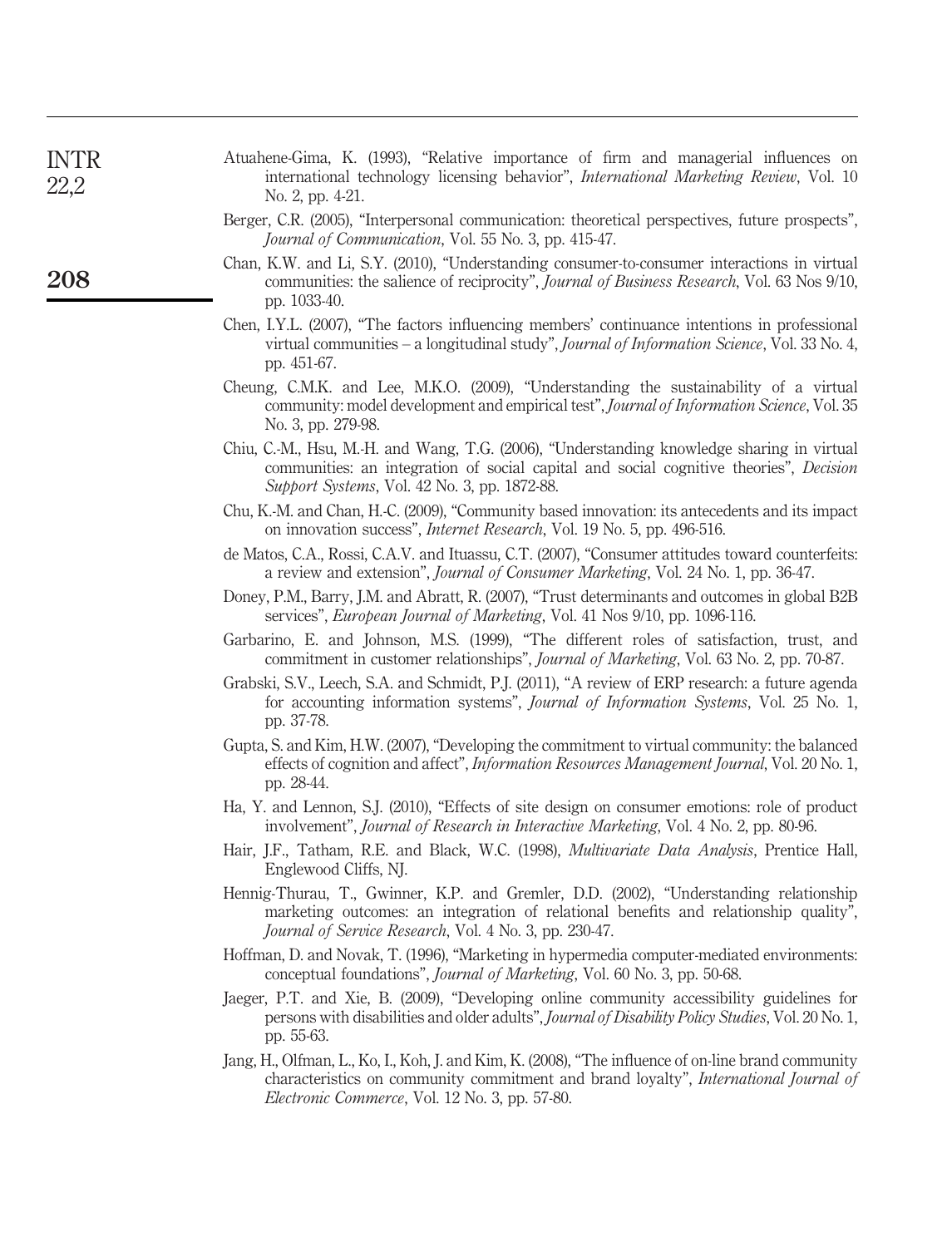| Kaltcheva, V.D., Winsor, R.D. and Parasuraman, A. (2010), "The impact of customers' relational     |  |
|----------------------------------------------------------------------------------------------------|--|
| models on price-based defection", <i>Journal of Marketing Theory and Practice</i> , Vol. 18 No. 1, |  |
| pp. 5-22.                                                                                          |  |

- Khan, T.I., Jam, F.A., Akbar, A., Khan, M.B. and Hijazi, S.T. (2011), "Job involvement as predictor of employee commitment: evidence from Pakistan", International Journal of Business and Management, Vol. 6 No. 4, pp. 252-62.
- Kim, H., Rhee, E.-Y. and Yee, J. (2008), "Comparing fashion process networks and friendship networks in small groups of adolescents", Journal of Fashion Marketing and Management, Vol. 12 No. 4, pp. 545-64.
- Kim, J.W., Choi, J. and Han, K. (2004), "Relationship support activities, community commitment and voluntary behavior in online communities", International Journal of Internet Marketing and Advertising, Vol. 1 No. 4, pp. 431-49.
- Kimiloglu, H. (2004), "The 'e-literature': a framework for understanding the accumulated knowledge about internet marketing", Academy of Marketing Science Review, Vol. 6, pp. 1-36.
- Komiak, S.Y.X. and Benbasat, I. (2006), "The effects of personalization and familiarity on trust and adoption of recommendation agents", MIS Quarterly, Vol. 30 No. 4, pp. 941-60.
- Ku, E.C.S. (2011), "Recommendations from a virtual community as a catalytic agent of travel decisions", Internet Research, Vol. 21 No. 3, pp. 282-303.
- Lea, B.R., Yu, W.B., Maguluru, N. and Nichols, M. (2006), "Enhancing business networks using social network based virtual communities", Industrial Management & Data Systems, Vol. 106 Nos 1/2, pp. 121-38.
- Lee, R., Murphy, J. and Neale, L. (2009), "The interactions of consumption characteristics on social norms", The Journal of Consumer Marketing, Vol. 26 No. 4, pp. 277-85.
- Lin, H.-F. (2007), "The role of online and offline features in sustaining virtual communities: an empirical study", Internet Research, Vol. 17 No. 2, pp. 119-38.
- Lin, H.F. (2008), "Determinants of successful virtual communities: contributions from system characteristics and social factors", Information & Management, Vol. 45 No. 8, pp. 522-7.
- McCarthy, T.M. (2002), "A behavioral approach to explaining demand amplification", *American* Marketing Association Conference Proceedings, Vol. 13, American Marketing Association, New York, NY, pp. 413-9.
- Merrilees, B. and Fry, M.L. (2003), "E-trust: the influence of perceived interactivity on e-retailing users", Marketing Intelligence & Planning, Vol. 21 No. 2, pp. 123-8.
- Osei-Bryson, K.M., Dong, L. and Ngwenyama, O. (2008), "Exploring managerial factors affecting ERP implementation: an investigation of the Klein-Sorra model using regression splines", Information Systems Journal, Vol. 18 No. 5, pp. 499-527.
- Peng, K.-F., Fan, Y.-W. and Hsu, T.-A. (2004), "Proposing the content perception theory for the online content industry – a structural equation modeling", *Industrial Management & Data* Systems, Vol. 104 No. 6, pp. 469-89.
- Pentina, I., Prybutok, V.R. and Zhang, X. (2008), "The role of virtual communities as shopping reference groups", Journal of Electronic Commerce Research, Vol. 9 No. 2, pp. 114-34.
- Petter, S., Delone, W. and Mclean, E. (2008), "Measuring information systems success: models, dimensions, measures, and interrelationships", European Journal of Information Systems, Vol. 17 No. 3, pp. 236-63.
- Phang, C.W., Kankanhalli, A., Ramakrishnan, K. and Raman, K.S. (2010), "Customers' preference of online store visit strategies: an investigation of demographic variables", European Journal of Information Systems, Vol. 19 No. 3, pp. 344-58.

Virtual communities